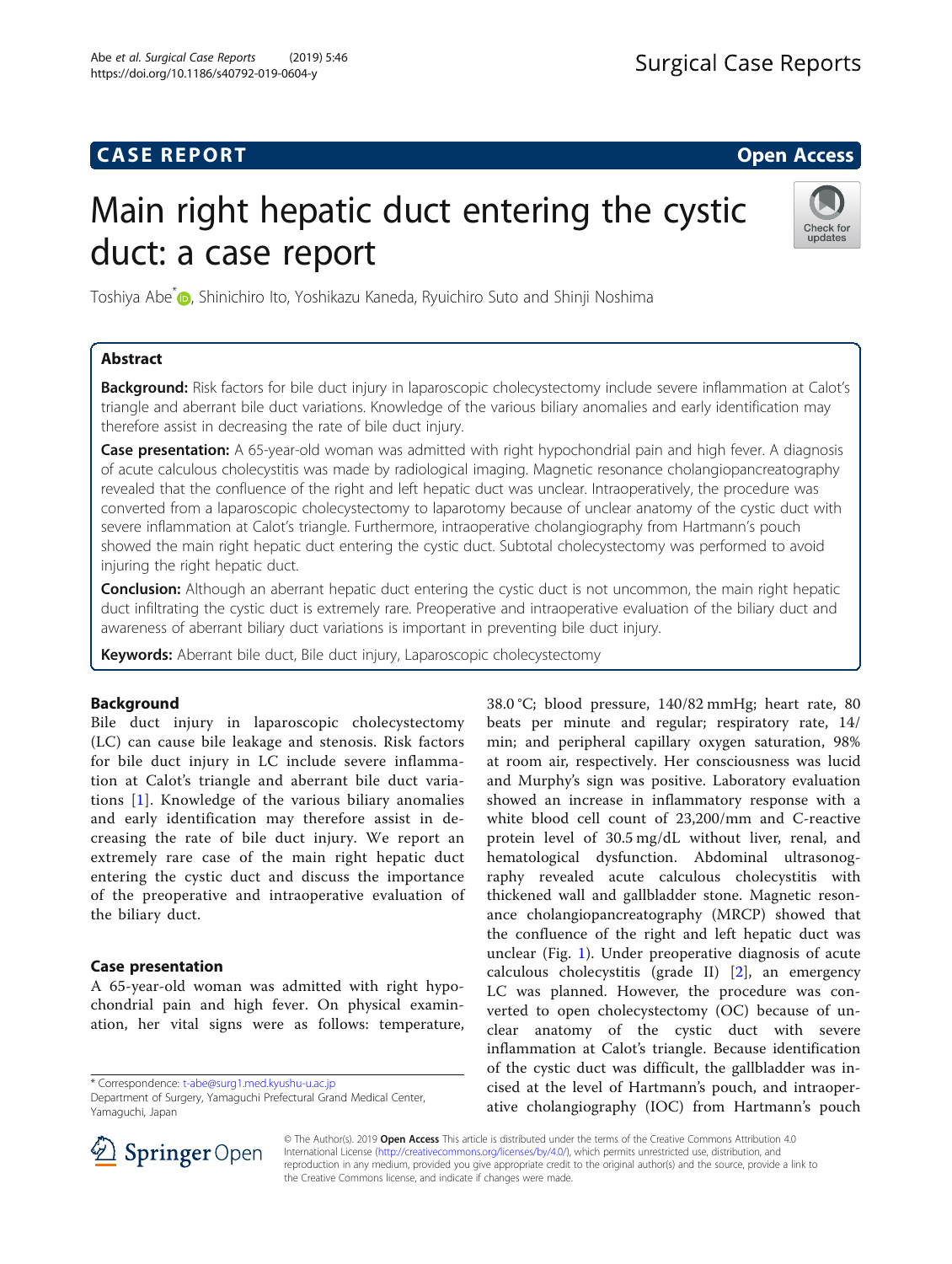<span id="page-1-0"></span>

showed the main right hepatic duct entering the cystic duct (Fig. 2). After identifying the aberrant bile duct, subtotal cholecystectomy was performed to avoid injuring the aberrant hepatic duct. The gallbladder neck was closed by suture and ligation without approaching the cystic duct. A postoperative complication of bile leakage from the resection stump of the gallbladder was treated by endoscopic nasobiliary drainage (Fig. [3](#page-2-0)). The patient was discharged on postoperative day 25.



## **Discussion**

The incidence of bile duct injury, one of the most severe complications of LC, has been reported to be about 0.5% [[3](#page-3-0)]. Risk factors for bile duct injury in LC include severe inflammation at Calot's triangle and aberrant bile duct variations [\[1](#page-3-0)]. Previous reports revealed that the frequency of bile duct injury in cases with aberrant bile duct was higher than in cases without it [[4\]](#page-3-0). Although the occurrence of an aberrant hepatic duct entering the cystic duct is not uncommon  $[5, 6]$  $[5, 6]$  $[5, 6]$ , the main hepatic duct infiltrating the cystic duct is extremely rare. In the past literature, we found only ten reports of the main hepatic duct entering the cystic duct, including the present case [[5](#page-3-0)– [12\]](#page-3-0) (Table [1](#page-2-0)). In this type of the aberrant bile duct, the ligation of the cystic duct in proximity to the junction of the right hepatic duct may cause severe complications. A previous report showed that ligation of the main hepatic duct may lead to functional loss of a large segment of liver, jaundice, and cholangitis [[13\]](#page-3-0). Therefore, if this anomaly has been identified, we must attempt to prevent injury to the main hepatic duct by resecting the distal cystic duct of the junction at the hepatic duct.

Previously, MRCP in this anomaly showed the absence of union of the right and left hepatic duct [\[10](#page-3-0), [11](#page-3-0)]. Similar to previous reports, MRCP in our case also showed that the confluence of the right and left hepatic duct was unclear. However, it is difficult to precisely diagnose this aberrant bile duct solely by the lack of clarity at this junction. Therefore, keeping this rare anomaly in mind, we might consider utilizing another imaging modality, such as drip infusion cholecystocholangiography– computed tomography (DIC-CT) and IOC. Kurata et al.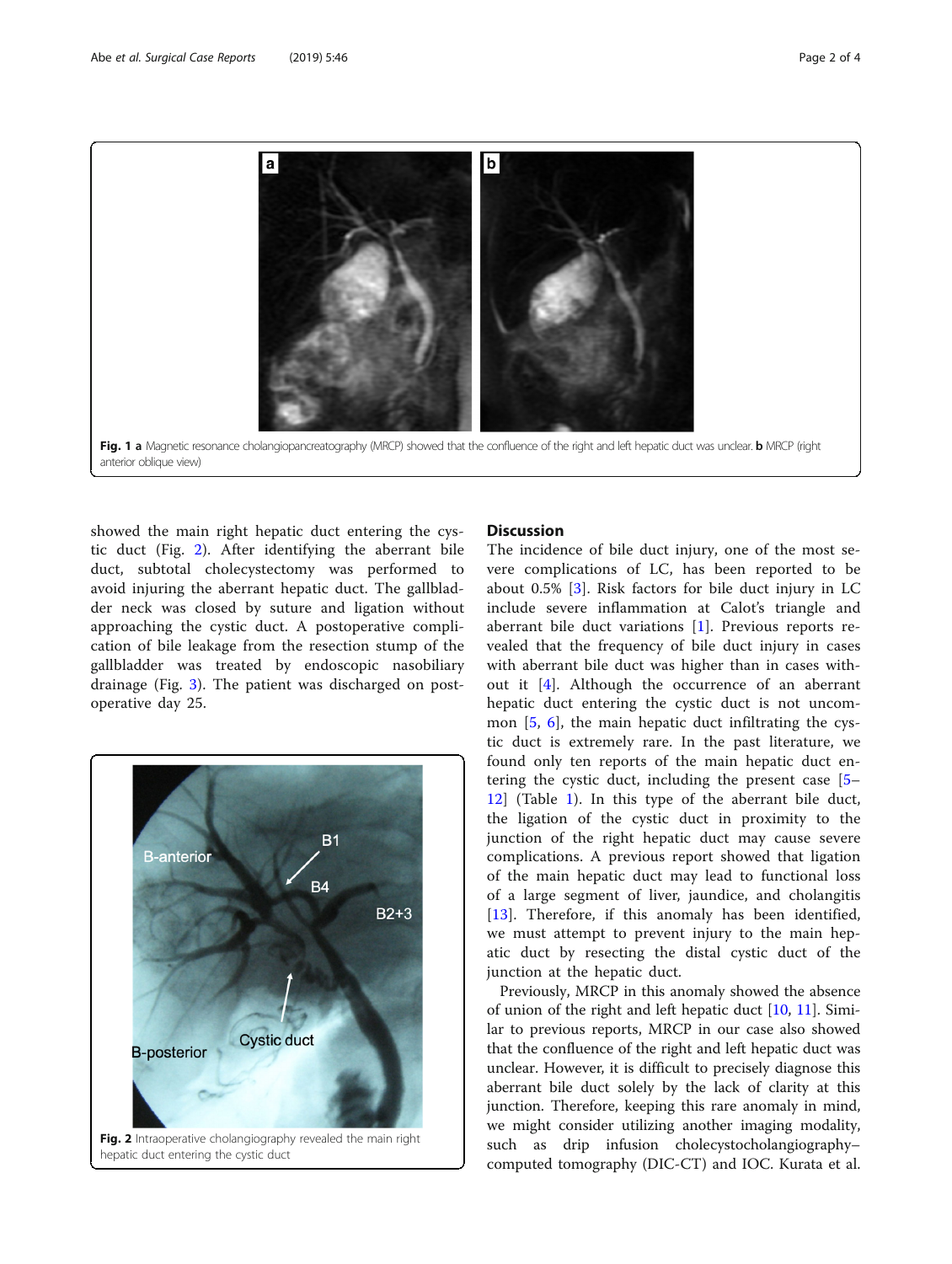<span id="page-2-0"></span>

[[14\]](#page-3-0) reported that it was possible to identify an aberrant right posterior sectoral hepatic duct (PHD) by using DIC-CT when the presence of aberrant PHD was suspected but could not be confirmed by MRCP or endoscopic retrograde cholangiopancreatography (ERCP). Furthermore, Hirao et al. [\[15\]](#page-3-0) reported that DIC-CT clearly identified both aberrant bile ducts and cystic

ducts in comparison with MRCP. Therefore, it may be useful to perform DIC-CT when the presence of an aberrant bile duct is suspected by MRCP.

Tokyo Guidelines 2018 [\[2](#page-3-0), [16\]](#page-3-0) recommends early LC performed by experienced surgeons for grade II acute cholecystitis if patients meet the criteria of Charlson comorbidity index  $\leq$  5 [[17\]](#page-3-0) and American Society of

Table 1 Previous reports of the main right hepatic duct entering the cystic duct

| Author       | Year | Age            | Sex            | Diagnosis of aberrant right hepatic duct | Operation           |
|--------------|------|----------------|----------------|------------------------------------------|---------------------|
| Prinz        | 1976 | 52             | F              | <b>IOC</b>                               | <b>OC</b>           |
| Puente       | 1983 | Unknown        | <b>Unknown</b> | <b>IOC</b>                               | Unknown             |
| Champetier   | 1991 | <b>Unknown</b> | <b>Unknown</b> | <b>IOC</b>                               | Unknown             |
| Champetier   | 1991 | Unknown        | <b>Unknown</b> | <b>IOC</b>                               | Unknown             |
| Nomura       | 1999 | 31             | M              | PTGBD                                    | LC                  |
| Hashimoto    | 2002 | Unknown        | Unknown        | <b>IOC</b>                               | LC                  |
| Yamamoto     | 2003 | 41             | F              | <b>IOC</b>                               | LC                  |
| Kayahara     | 2005 | 69             | F              | <b>ERCP</b>                              | $LC \rightarrow OC$ |
| Matsumoto    | 2008 | 59             | M              | PTGBD, ERCP                              | LC                  |
| Present case | 2018 | 65             | F              | IOC, ERCP                                | $IC \rightarrow OC$ |
|              |      |                |                |                                          |                     |

IOC intraoperative cholangiography, OC open cholecystectomy, LC laparoscopic cholecystectomy, PTGBD percutaneous transhepatic gallbladder drainage, ERCP endoscopic retrograde cholangiopancreatography